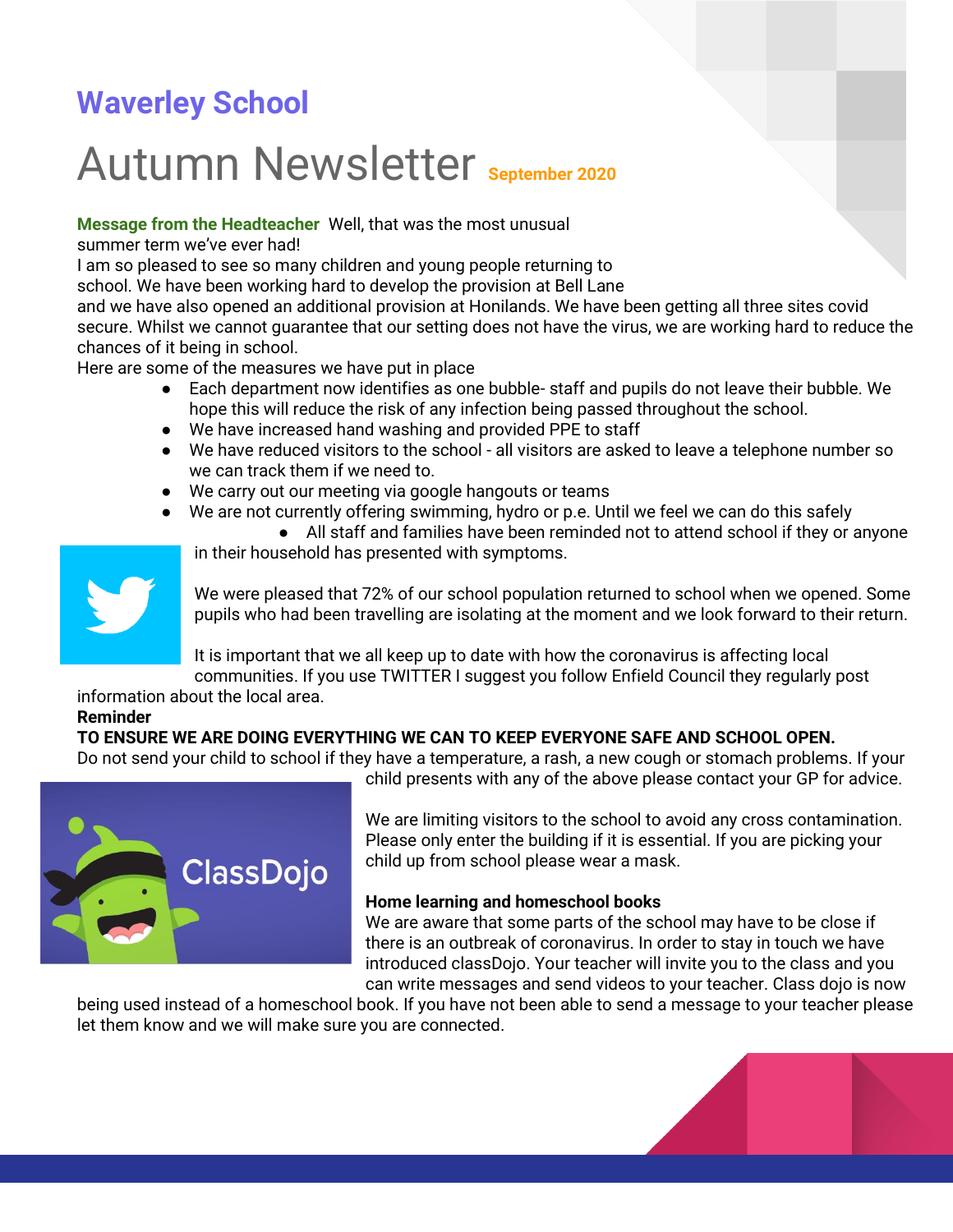#### **Staffing news** We welcome lots of new staff this year.

| Deniz Oguz                 | Sanem Salt             | <b>Vicky Allwrigt</b>   | <b>Beata Rutowska</b>   | Jodie Skeggs            | <b>Glen Warby</b>        | <b>Lisa Baptiste</b>   | Stephanie<br>Dempster         |
|----------------------------|------------------------|-------------------------|-------------------------|-------------------------|--------------------------|------------------------|-------------------------------|
|                            |                        |                         |                         |                         |                          |                        |                               |
| <b>Deputy Head</b>         | <b>Student Teacher</b> | Teaching<br>Assistant   | Teaching<br>Assistant   | Teaching<br>Assistant   | Teaching<br>Assistant    | Teaching<br>Assistant  | <b>Teaching</b><br>Assistant  |
| <b>France Cooper</b>       | <b>Abby Pearson</b>    | Gemma Shah              | Helena<br>Papadopoulou  | <b>Gyenimma Carby</b>   | <b>Rosie France</b>      | <b>Katie Norbury</b>   | Joseph Roberts                |
|                            |                        |                         |                         |                         |                          |                        |                               |
| Teaching<br>Assistant      | Teaching<br>Assistant  | Teaching<br>Assistant   | Teaching<br>Assistant   | Teaching<br>Apprentice  | Teaching<br>Apprentice   | Teaching<br>Apprentice | <b>Teaching</b><br>apprentice |
| <b>Jade Rustean</b>        | Safiyyah<br>Dilmohamud | Marinella<br>Orru       | Miglena Staneva         | Jade Walsh              | Elizabeth<br>Fitzpatrick |                        |                               |
| Teacher<br>*Honilands site | Teaching<br>apprentice | Lunchtime<br>playleader | Lunchtime<br>playleader | Lunchtime<br>playleader | Lunchtime<br>playleader  |                        |                               |





 Graham Williams, our premises manager and Doreen Williams will be leaving Waverley at the end of the term. Graham started working at Waverley 29 years ago. They will be greatly missed. Their dedication to the school over the years has been admirable.

**Physiotherapy** We have lots of changes happening with Physiotherapy this year. Jo is leaving at the end of this half term. Mino is going to be leaving next week to complete further training. Zofia is leaving to have a baby and Ryan has graduated and has taken up a physio post. While new staff are recruited Anna and Ilektra will be covering their caseload.

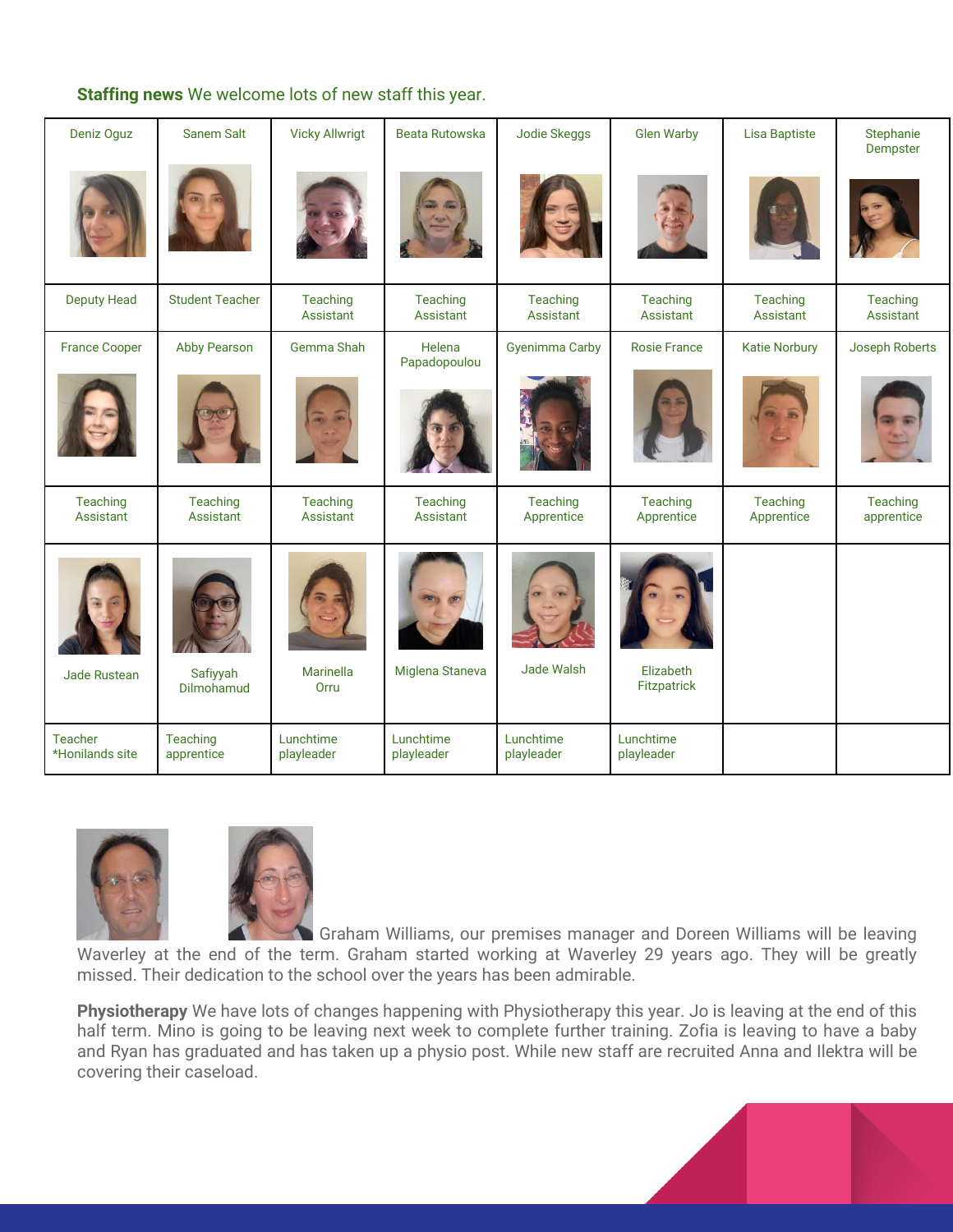

#### **Healthy school streets**

Our school is part of the healthy school street scheme. Please make sure you have your blue badge with you if you are collecting your child from school. [https://mail.google.com/mail/u/0/?pli=1#search/georgia/FMfcgxwJXfrBgTHBdFPNl](https://mail.google.com/mail/u/0/?pli=1#search/georgia/FMfcgxwJXfrBgTHBdFPNlWVzjZMldXnK?projector=1&messagePartId=0.1) [WVzjZMldXnK?projector=1&messagePartId=0.1](https://mail.google.com/mail/u/0/?pli=1#search/georgia/FMfcgxwJXfrBgTHBdFPNlWVzjZMldXnK?projector=1&messagePartId=0.1)

**Waverley Association for Special People (WASP)** WASP is always eager to hear your fundraising ideas. If you would like to make a donation you can do it through the school website or click the link below:[-http://waverley-school.com/for-everyone-2/wasp/](http://waverley-school.com/for-everyone-2/wasp/)

### **Waverley School**



Read more on our **the state of the set of the set of the set of the set of the set of the set of the set of the set of the set of the set of the set of the set of the set of the set of the set of the set of the set of the** updates. There are new **the set of the set of the vector of the website**, these include the safeguarding policy. **Please** take a few moments to read these policies as they hold a lot of information about the school.

#### **\_\_\_\_\_\_\_\_\_\_\_\_\_\_\_\_\_\_\_\_\_\_\_\_\_\_\_\_\_\_\_\_\_\_\_\_\_\_\_\_\_\_\_\_\_\_\_\_\_\_\_\_\_\_\_\_\_\_\_\_\_\_\_\_\_\_\_\_\_\_\_\_\_ Term Dates 2020-2021**

- Fri 23rd Oct 20 Inset day school closed to pupils
- Mon 26th Oct 20 Fri 30th Oct 20 Oct half term 2020 school closed to pupils
- Mon 2nd Nov 20 pupils back to school
- Mon 21st Dec 20 Friday 1st Jan 2021 Christmas holidays- school closed to pupils
- Mon 4th Jan 21 Inset day school closed to pupils
- Tues 6th Jan 21 pupils back to school
- Mon 15th Feb 21 Fri 19th Feb 21 Feb half term 2021 school closed to pupils
- Mon 22nd Feb 21 pupils back to school
- Fri 2nd Apr 21 Mon 19th Apr 21 Easter holidays school closed to pupils
- Tues 20th Apr 21 pupils back to school
- Mon 3rd May 21 May bank holiday 21
- Mon 31st May 21-Fri 4th Jun 21 May half term 2021 school closed to pupils
- Mon 7th Jun 21 Pupils back to school